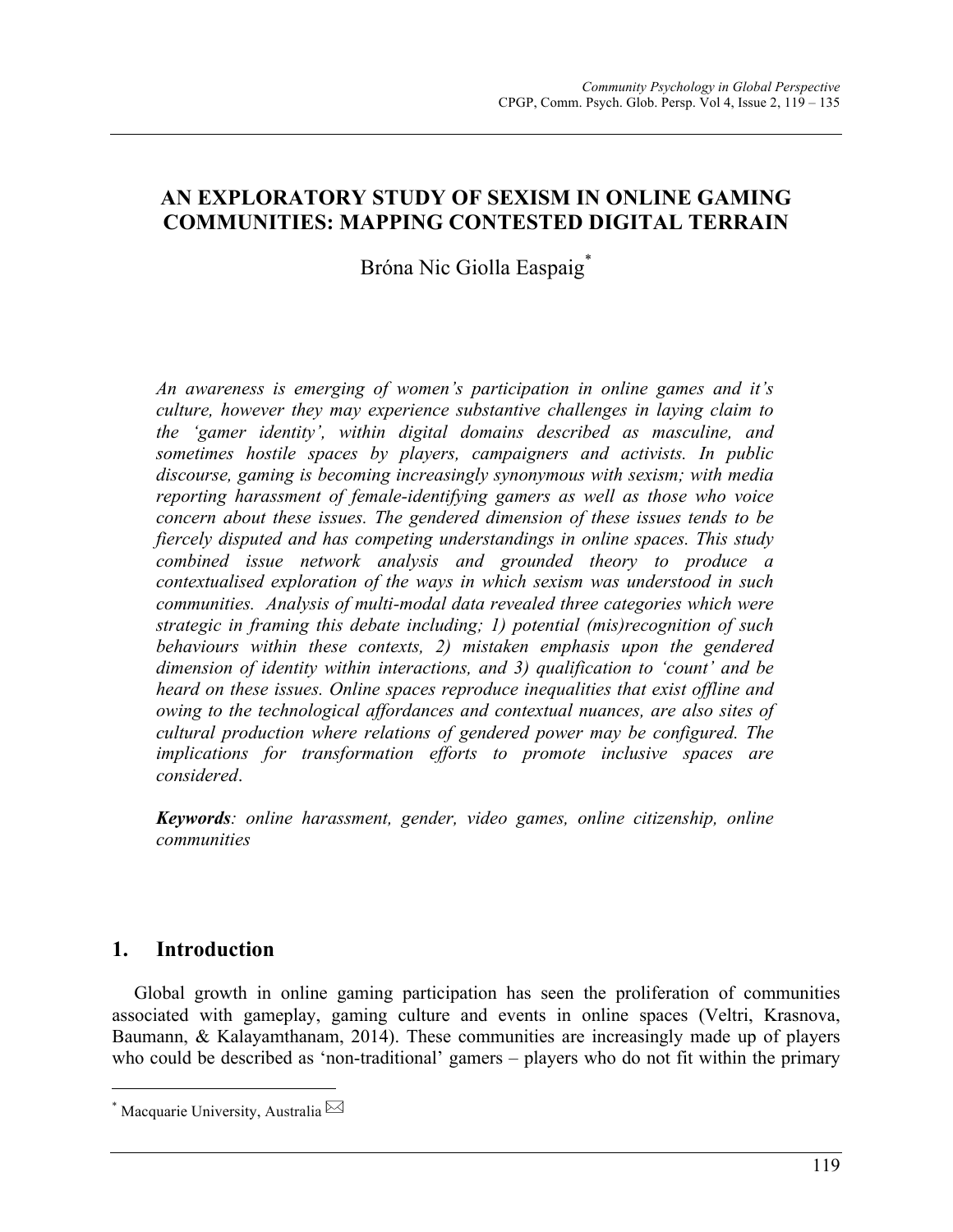consumer category of young men (Salter & Blodgett, 2012). It is argued that community inclusion is particularly difficult for this previously underrepresented group because gaming cultures have been historically underpinned by a deeply embedded androcentric gendered discourse. To this effect, Jensen and de Castell (2013) argue the challenge in the promotion of inclusive spaces is one of "inventing equity" (p.79). Discussion of "sexism" (and what constitutes it) in online gaming has been divisive with contested views on these issues within gaming communities (Fox & Tang, 2014) (e.g. see recent "#GamerGate" incidents, Wingfield, 2014). It is within this context that this study offers a contextualised and nuanced exploration of the ways sexism is negotiated in gaming communities and the contested meanings that frame them. "Sexism" is understood here to be an ideology of the derision of people based upon gender status manifested socio-structurally and through cultural institutional practice as well as beliefs, attitudes and actions of the individual (Swim & Hyers, 2009). This definition was selected to allow a sufficiently flexible and broad understanding of this concept in light of the aim of the study. Background information is provided to contextualise gaming activities, communities and culture alongside the existing understandings of sexism and gender-based harassment from research scholarship, media reports and activism. The methodological approach will be outlined and the analysis of data will be connected with pertinent theoretical and research scholarship. Analytical insights concerning the ways in which sexism is constructed and the resultant implications for female-identifying players as a non-dominant group in these communities will be presented. The article will conclude with recommendations to progress change-efforts in this domain.

## *1.1 Context of the Issues*

"Gender" is understood to be primary organising category for power inequalities; the analysis of which is essential for addressing with consequent manifestations of gender-based disempowerment as well as sexist ideology and practice in communities (Angelique & Mulvey, 2012). Feminist-informed community psychology scholarship emphasises that engagement with gender "cannot be teased apart from other aspects of our identities or from the contexts of life experiences" (Angelique & Cully, 2003, p.191). Embedded within the development of feminist community psychology practice is an orientation towards contextual analysis and sophisticated conceptualisations of identity (Angelique & Mulvey, 2012; Bond & Mulvey, 2000; Mulvey, 1988). While gender may be the primary focus of the work, the intersecting dimensions of along which identity may be defined including ethnicity, sexuality and age, are too, implicated. Owing to the nuances and technological affordances of online environments these contextual elements merit substantive consideration in how they shape gendered relations of power in these communities, and consequently will be given special attention in this review of the literature.

In current practice, to work "with community" includes online communities, or those which use computer-mediated communication to interact in Internet spaces (Kloos et al., 2011). Similar to offline communities (constituted outside of the Internet and would meet in person), they often have (explicit or implicit) conditions for membership, practices and boundaries which are regulated (Kloos et al., 2011). It is possible that these may blend for example, in a local area network (LAN) party gaming groups may meet physical locations with the purpose of playing together online, however the focus of this paper will be on those online operation of communities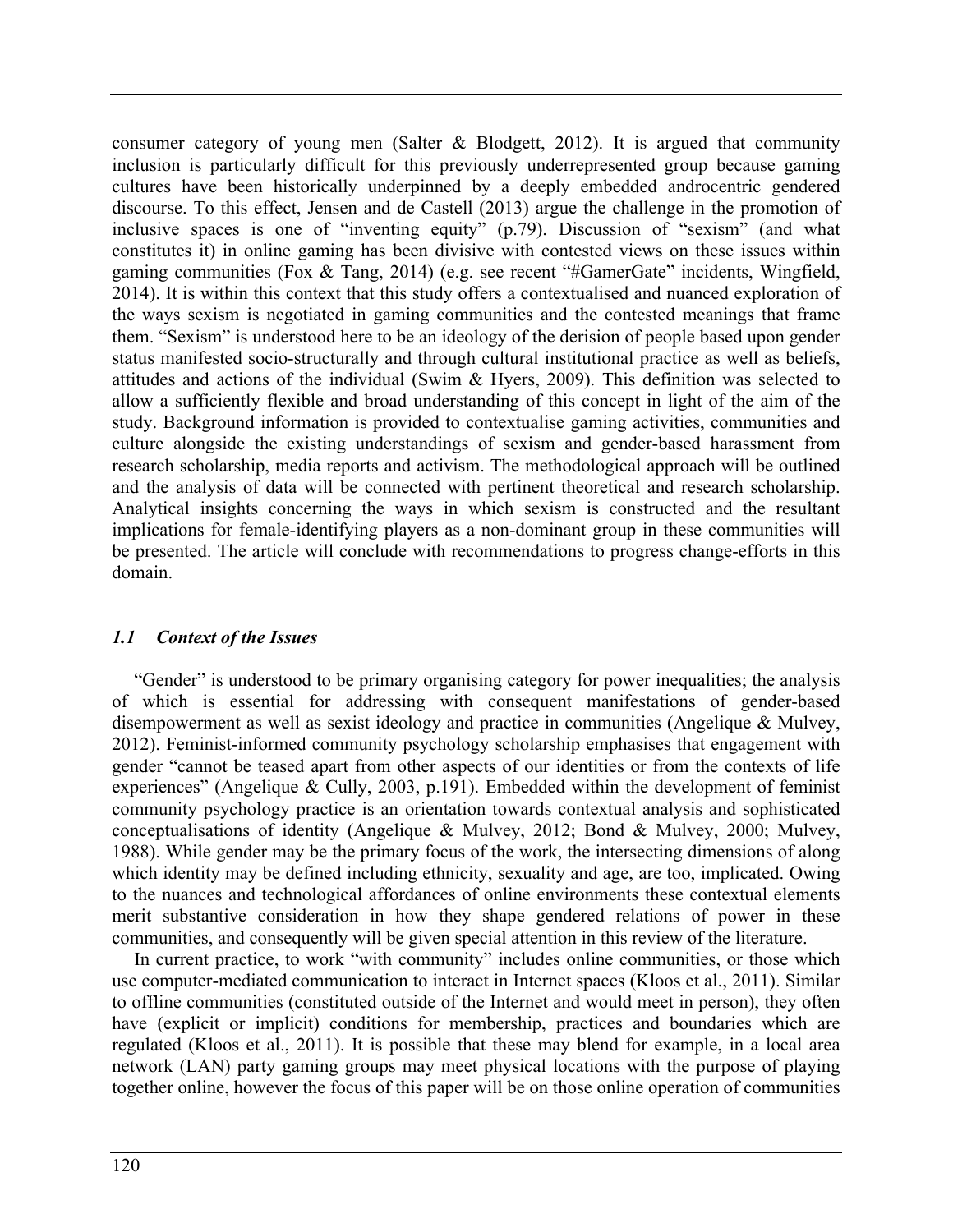(such as gaming 'clans' who play together in real-time, from diverse geographical locations and are situated across websites).

Drawing upon emerging bodies of scholarship which investigate gender-based disempowerment and hostility online (e.g. proliferation of 'E-bile', Jane, 2014) the abovementioned parameters may be usefully connected with the idea of "(digital) citizenship" (e.g. see Henry & Powell, 2014 and Jane, 2016). As derived from Citron and Norton's (2011) studies of technology-facilitated sexual violence, citizenship is understood to concern "users' capability to partake freely in the internet's diverse political, social, economic, and cultural opportunities, which informs and facilitates their civic engagement" (p. 1140). Engaging with this concept in gaming spaces offers a useful starting point for making sense of sexism, especially where online communities are not viewed as only a microcosm which replicates offline socio-structural arrangements and power inequalities but are sites of cultural proliferation where gender relations are too, produced.

## *1.2 Women's Gaming Citizenship*

While traditionally gaming has functioned as a pursuit requiring time investment and skill development, advances of social platforms and technological portability has diversified the gaming market; creating games that do not require the same dedication (Veltri et al. 2014) which broadens appeal and accessibility. These "casual games" are often associated with social network connectivity. The gaming industry has been successful in attracting these players across multiple gaming platforms (e.g. phones) and women are thought to make up a large proportion of casual gamers (Juul, 2010, Lewis & Griffiths, 2011). Women's participation is not limited to casual games: women's participation across diverse games and in online gaming spaces has become more apparent over time (Shi & Kirsch, 2013) with women thought to make up approximately 41% of gamers (which has slightly decreased in the last few years) (Entertainment Software Association, 2016, 2017). This represents an interesting shift away from the traditional young male consumer (Veltri et al., 2014). This, they say has led to a change in the dynamics within this community where distinguishing who belongs or is a "real" gamer has become important. For example, distinctions are made between "hardcore" gamers and casual gamers who play particular games (e.g –games such as "words with friends" on smartphones). Salter and Blodgett (2012) consider this shift in dynamics to be part of creating exclusionary and sometimes hostile environments for women gamers. In actuality the 'casualness' of the games (which has a contested definition) is less important than the strategic rhetorical function it serves. Recent critique posits that conflating women's gameplay with the lesser regarded category of "casual gaming" functions to delegitimise women as "real gamers" and to dismiss their contribution to gaming communities (Vanderhoef, 2013).

An area that has received substantial discussion is the gender politics of the games themselves. It is argued that there is a reconstruction of sexist gender politics within games; in particular this critique has referred to the game design and content (Bertozzi, 2008; Taylor, 2003). This includes; the narrative, the way in which gender is represented and the gendering of characters, and the significance and placement of female characters in relation to the storyline. For example, particular critiques have been provided of the sexualisation of female characters which is often viewed to be indicative of the broader issues of women's representation in the community, objectification and exclusion (Brehm, 2013; Taylor, 2003).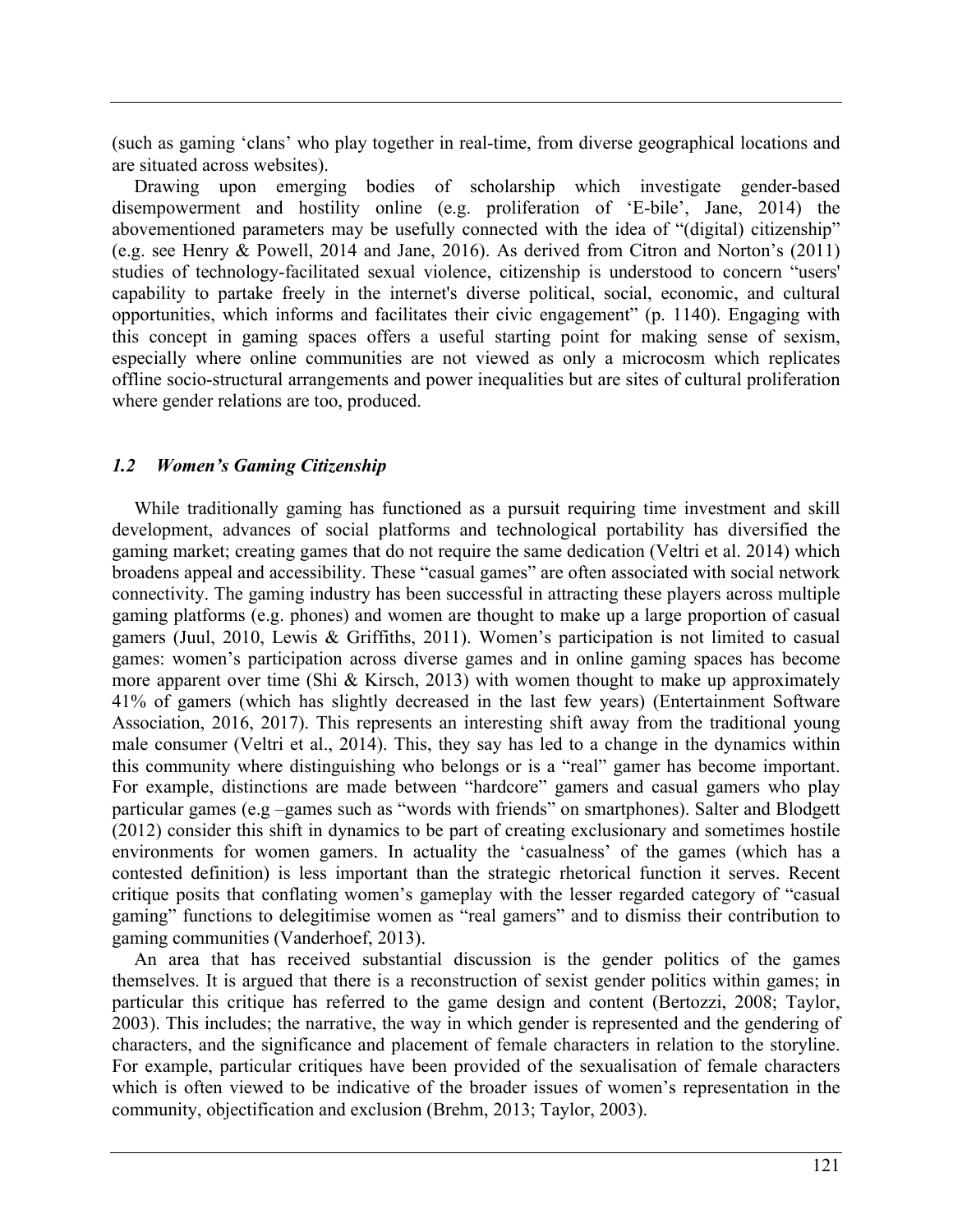This has also, at times, been connected with the idea that this is a male-dominated industry where women only make up a small portion of the workforce of game developers and programmers (Fox & Tang 2014; Kafai, Heeter, Denner, & Sun, 2006). There is now an emphasis (especially in academic scholarship) to represent marginalized groups along a number of dimensions of identity (including gender, race and sexuality) in games (Shaw, 2011). Women's increased inclusion in gaming communities and culture can be seen in online spaces. This includes facilitation of moderated websites which seek to promote women's participation in "social gaming" that is games that are shared with others and that may involve direct competition and/ or cooperation to attain achievement (Fox & Tang, 2017). For example, the site "Pandora's Mighty Soldiers Clan" seeks to provide a competitive environment that promotes respect for women in tournaments. There have also been contributions to gaming culture produced primarily for female gaming audiences (i.e. 'Game Dames' podcast). Research has documented women's enjoyment of gaming and positive experiences in virtual gaming worlds (Royse, Lee, Undrahbuyan, Hopson, & Consalvo, 2007). Additionally, organisations and groups that support women in pursuing careers in gaming, development and related industries have been established (Jensen & de Castell, 2013). Unfortunately, these positive examples of participation are not representative of women's experiences in gaming more generally.

#### *1.3 Gender-Based Harassment*

Sexism in gaming is widely reported, and this would include a specific manifestation in the form of harassment on the basis of gender status which has been documented in the media and in scholarship (e.g. O' Leary, 2012). Harassment here is understood to be concerned with enacting unwanted behaviours (such as verbal, physical, text-based) that negatively impact upon a person and would include sexual remarks (Maass, Cadinu & Galdi, 2014; Pater, Moon, Mynatt, & Fiesler, 2016). This has led to a problematic public understanding of gaming culture, compounded by incidents where those voicing concern about such issues received backlash including threats (Sparrow, 2014). Media coverage and research efforts have tended to focus upon gender-based harassment in massively multiplayer online games (MMOG); massively multiplayer online role playing games (MMORPG), like "World of Warcraft"; and multiplayer first person shooter (FPS) games, like "Halo 3". These games enable large numbers of players from diverse geographical locations to connect and interact with the digital landscape and each other in real time. This type of gaming allows for players to communicate, traditionally through text or pre-designated commands but now through voice-chat with a headset, sometimes within teams or in competition with other individuals (Cole & Griffiths, 2007). Communities associated with these types of gaming environments are the focus of the current investigation.

Consistent with media reporting, a growing body of scholarship has identified the presence in gaming environments of what is known colloquially in online spaces as "flaming" - abuse, including sexually derogatory comments, directed at female players. For example, Kuznekoff and Rose (2012) found speaking with a female voice in 'Halo 3' elicited three times more negative comments than a male voice, regardless of performance. There are dedicated sites where players post harassing communication (audio, text and images) they have received, like "You play games? So, you are… fat, ugly or slutty" (http://fatuglyorslutty.com/). Post categories include "Stepford Mentality" and "Death threats". The "About" section of the site acknowledges this as a common occurrence and says "But instead of getting offended, we offer a method for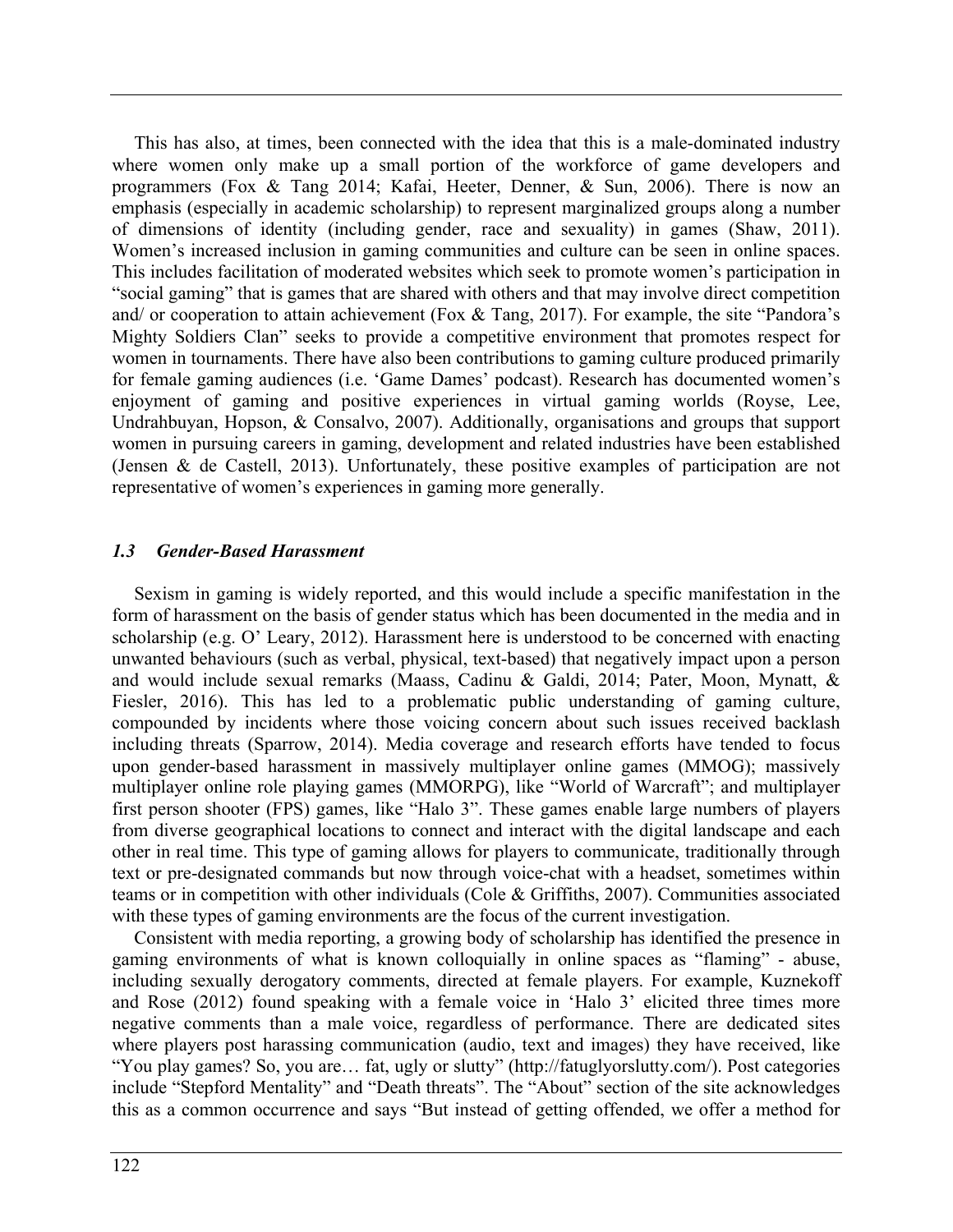people to share these messages and laugh together", thus facilitating an alternative means of engagement.

The technological affordances of the games offer possibilities for obscuring, expressing and concealing gender or sex identity. Indeed, concealment of gender has been identified as a common strategy for female-identifying players to avoid harassment. Brehm's (2013) research of perceptions and experiences of sexism in World of Warcraft reported that participants let other players assume they were male and pretended they were unable to participate in voice chat due to an equipment fault. For many reasons there is often an assumed male identity outside of the game landscape unless otherwise specified (Evans & Janish, 2015). This assumption is irrespective of the identity or body of the player outside of the game. Thus the focus in this paper concerns the perceptions of gender and the issues that arise on this basis rather than the gender of the player outside of the gaming environment or 'offline'.

#### *1.4 Digital Context of the Communities*

The digital and cultural context in which these problems occur shapes the way they are investigated (Jane, 2015). One event or issue is often discussed across multiple sites (e.g. "reddit" forums and "Twitter") and there is variance in the moderation across these sites (Jensen & de Castell, 2013). In this environment the arguments quickly move beyond two opposing sides, or a linear back and forth, with few limits on who can become involved and when. Positions can be reframed through a "battle of the proxies". There is also relative anonymity online if desired.

Communities are constructed through networks of connected online spaces, with a continuation of the 'gamer identity' across these spaces. For instance, a gamer is a gamer communicating in a relevant forum as much as playing an online game. However, with gaming communities assumptions concerning homogeneity, familiarity or consensus should be avoided with regard to these issues. This diversity can be seen in the multiple ways these issues have been engaged with from the establishment of women-only competitions (Salter & Blodgett, 2012), to calls for bystander intervention on sexism (Sorrell, 2011), and mass activism in social media (i.e. "#1reasonwhy" Twitter campaign) (Hamilton, 2012).

Distinctions are made between those who are part of gaming communities and those who are not. The latter, especially the media, are considered to have little understanding of communityspecific issues. As one commentator put it, much of what has been reported is "by people who don't play games, for people who don't play games"; thus lacking a sufficiently contextualised understanding of the complexities of these issues. To examine how these issues are engaged with a multi-site and multi-format analysis is required. Therefore, the starting point of this study is: "How is sexism understood within the context of online gaming?".

## **2. Methodology**

Exploration of the above question was underpinned by constructivist grounded theory (GT) principles (c.f. Glaser & Strauss, 1967; Strauss & Corbin, 1990), and employed a combination of issue network analysis and abbreviated grounded theory methods. (Charmaz, 2006, 2014; Shaw,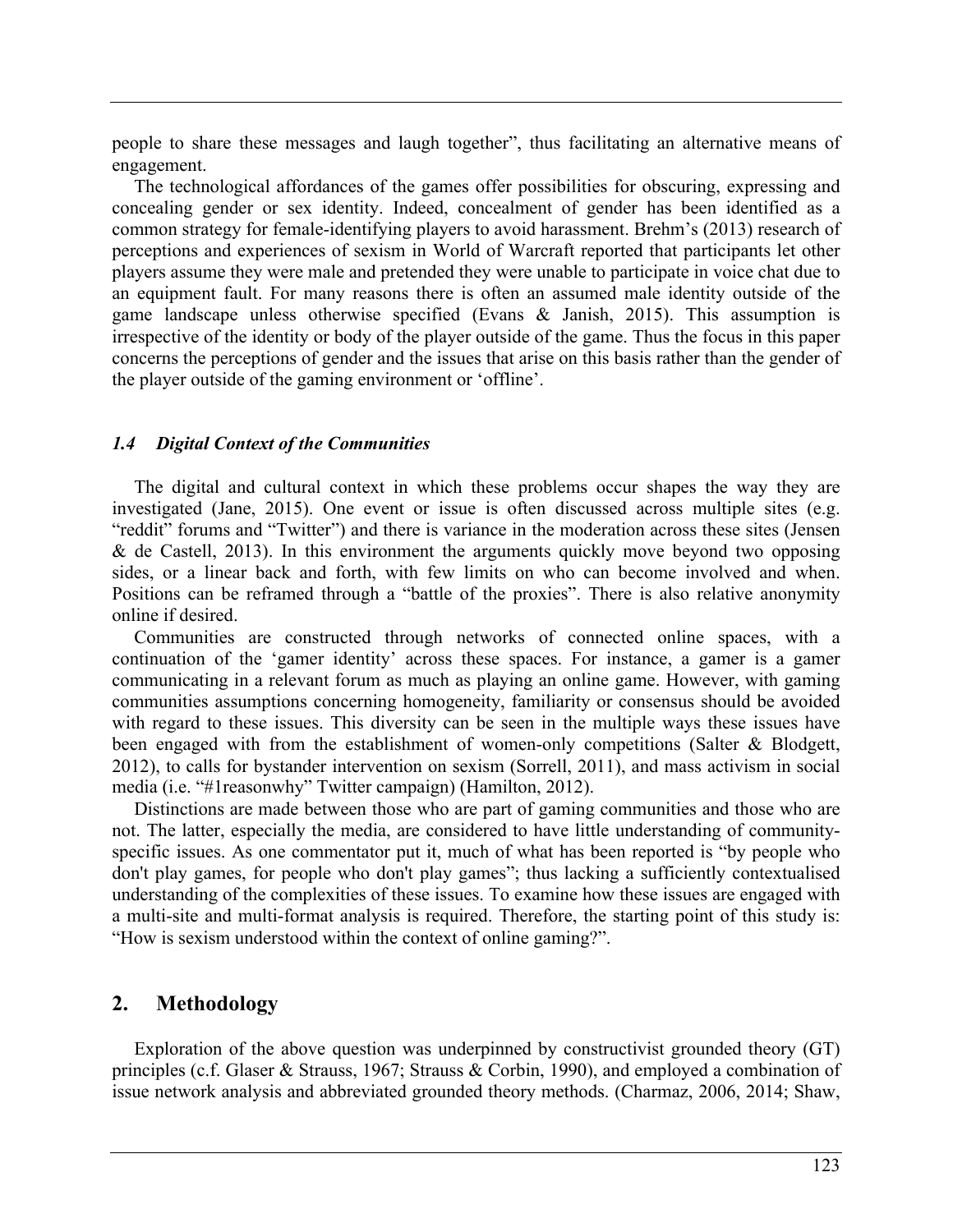2013). GT is designed to explore and generate ideas and theory from data ("bottom up" approach) in areas where little understanding of the phenomena may currently exist (e.g. see Kean et al. 2017) and as such is particularly useful for the focus of the current study. In constructivist GT there is no objective truth to be revealed rather there are a diversity of understandings that participants bring (i.e. on what would constitute sexism) which are mediated through contextual social and cultural threads; attention to which is fundamental to understanding these accounts in online communities. Further the researcher is viewed as actively co-constructing such analysis through their involvement in the research process in this framework.

A consideration important in selecting the methodology was the utility of principles and practices to translate suitable for the dynamic and shifting terrain of online community spaces. The iterative process of data collection and analysis characteristic of GT was facilitated through using an issue network analysis. This specific approach has been used to effectively research similar environments and topics (e.g. management of "trolling" on Australian feminist blogging networks) and was selected to facilitate the exploratory approach required by the question, and for its adaptability and capability to adequately engage with diverse and potentially contrasting viewpoints in the data (Charmaz, 2006; Shaw, 2013).

## *2.1. Identifying and Collecting Data*

To adhere to the scope and ethical parameters of the study the following criteria was applied for data selection, that discussion:

- referred to sexism and/or gender-based harassment directed towards female-identified players
- related to online gaming activities, communities or culture with a primary focus upon multiplayer games
- takes places in open, public online spaces

As the distinction between public and private realms can be less clear in online contexts (British Psychological Society, 2017; Markham & Buchanan, 2012) sites that would not qualify as public were determined by the measures proposed by Eysenbach and Till (2001). This included 1) sites where registration or subscription is needed to view the content, 2) communities with few members and 3) where users had a reasonable expectation of privacy consistent with the policies and rules of the online group. Ethics approval was obtained from the University's Human Research Ethics Committee.

## *2.2. Identifying Networked Sites Data Collection*

Network analysis software ('IssueCrawler) was used to identify networked gaming communities and the key sites where these issues have been/are discussed. Selection of the data commenced with the immersion of the researcher into in these publicly open online community environments and this provided multiple highly relevant sites, whose URLs were used as the starting point for the first network analysis. Fresh network analysis were launched as guided by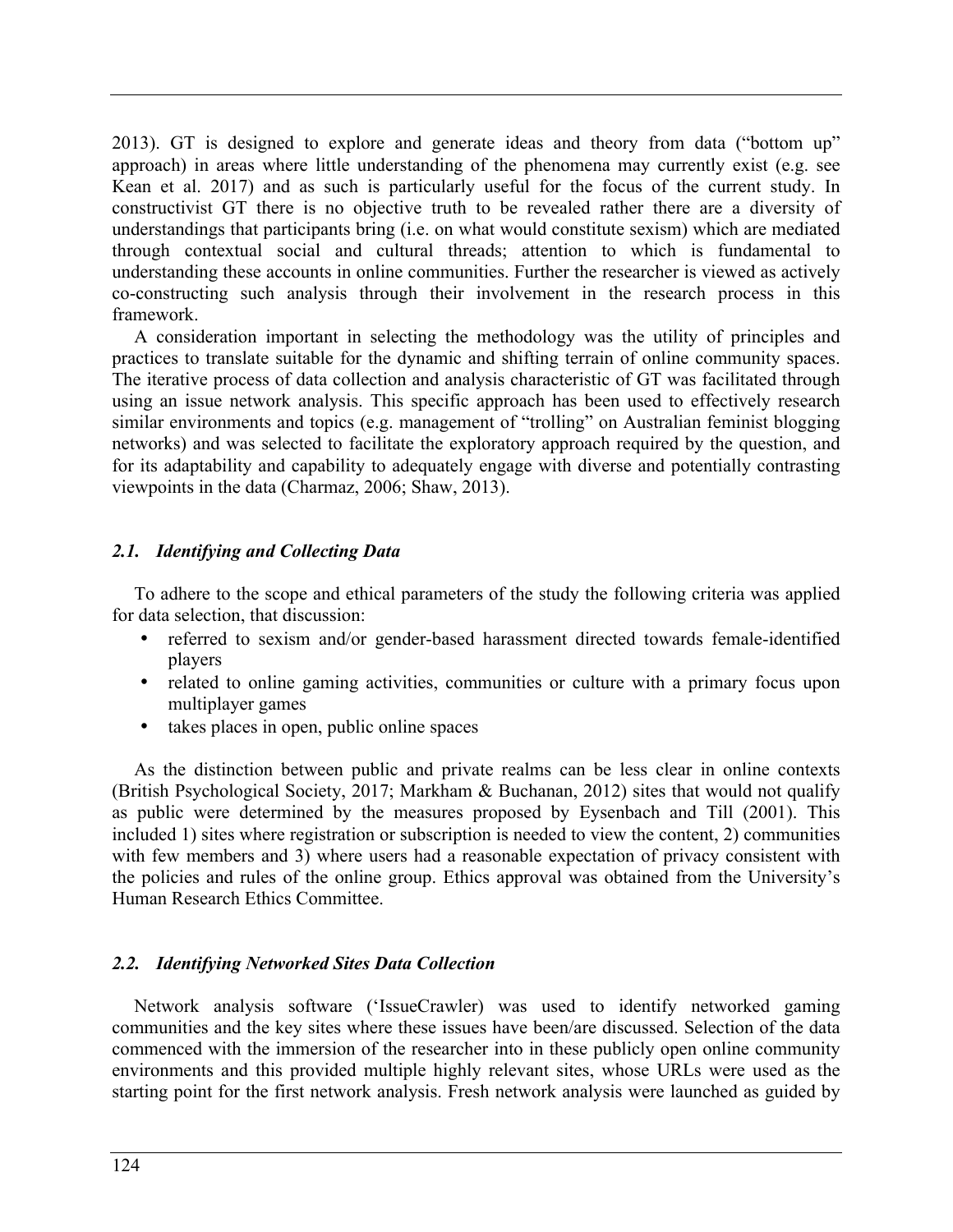the emerging analysis (detailed below). This helped to focus the data exploration through identifying and mapping where issues are being discussed online. An example of one of the output maps is presented below that depicts the visual the connections between these sites (Figure 1).





Collection and exploration of data took place over a six month timeframe (2014–2015). This included only English language sites which were predominantly US, UK and Australia-based but often sites were "global" in the sense that they could be accessed and may have region/countryspecific orientations for a range of countries (e.g. data collected from the YouTube site). Common types of sites that data were collected from include blog posts and their comments and videos which examined relevant content (e.g. "Extra Credits" video series) and the subsequent comments responding to these, gaming community sites where issues emerged in discussion, and sites for gaming communities which were specifically designed and dedicated to engaging and addressing issues around sexism and gender such as "Not in the kitchen anymore"). This resulted in the collection of a multimodal data comprised of; individual pieces of text-based data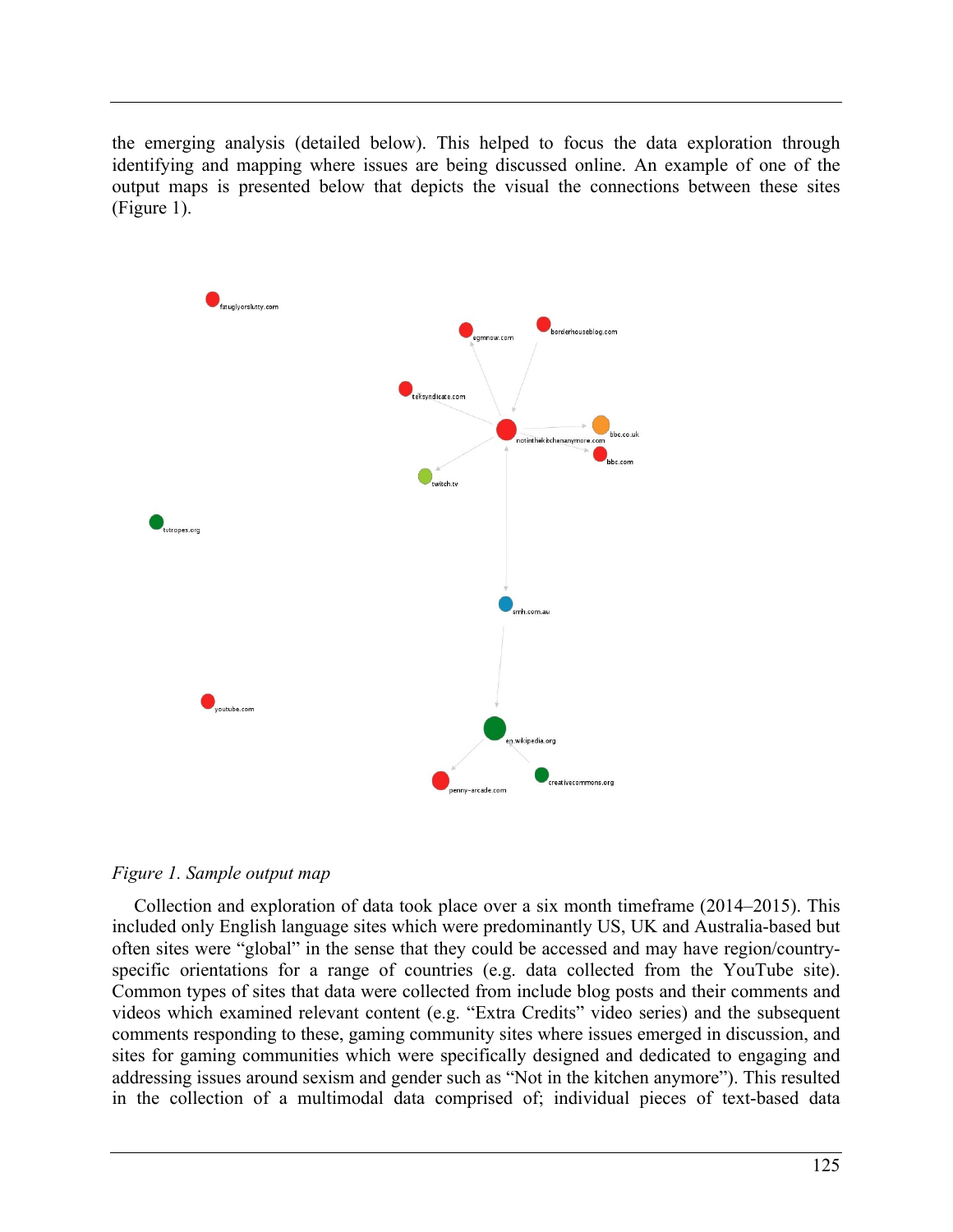including texts from blogs, comments sections and discussion threads (n=26), but also podcasts  $(n=2)$  and videos  $(n=3)$  from which relevant excerpts were transcribed. A large quantity of individual pages were reviewed but in-depth reading, line by line coding, was reserved for pertinent individual texts ranging from a small section of text like a brief blog to entire threads over the course of the iterative collection and analysis.

#### *2.3. Data Analysis and Interpretation*

Coding of the data into categories was developed from a largely descriptive level, line by line, to increasingly analytical levels, increasing abstraction, as theoretical sensitivity grew. The abbreviated constructivist grounded theory method employed allowed for the simultaneity of developing the analysis and the deeper and further exploration of data including sourcing fresh data (launching new refined IssueCrawler network searchers) (Charmaz, 2006). Constant comparison of the elements within and between emerging categories facilitated this process and where necessary categories were subsumed, integrated and developed to better represent their contents. Through this process it became apparent that a substantive, related but distinguishable area developed concerning the possibilities for intelligible gendered subjects which was then studied separately (see Nic Giolla Easpaig & Humphrey, 2017). Theoretical sampling was aided by undertaking fresh network analyses to refine the data set in response to unfolding understandings and emerging research questions. Memo-writing was used to detail the developing analysis and to organise and bring coherence to the concepts, codes and categories as well as to form the basis of the written description of the findings (Charmaz, 2006, 2014).

# **3. Findings**

Exploration of multimodal data opened up several lines of inquiry which were examined to reveal three key categories: potential (mis)recognition of sexist behaviours within social gaming contexts; mistaken emphasis upon the gendered dimension of identity within interactions; and qualification to 'count' and be heard on these issues. These are "contested sites" in which dominant and alternative meanings were debated.

## *3.1. (Mis)recognising Behaviours*

Analysis revealed that sexism and gender-based harassment were conceptually constituted by a set of behaviours enacted in interactions between players in games in texts examined. It was argued that commonly acceptable behaviours enacted as part of gaming practices were being mistaken for gender-based harassment.

It was thought that the use of humour could be seen as offensive and sexist: which as one commentator highlighted interactions lacked "tone of voice". Thus, it was considered that misunderstanding could be part of the problem; "sometimes the line between jokes and harassment can get blurry".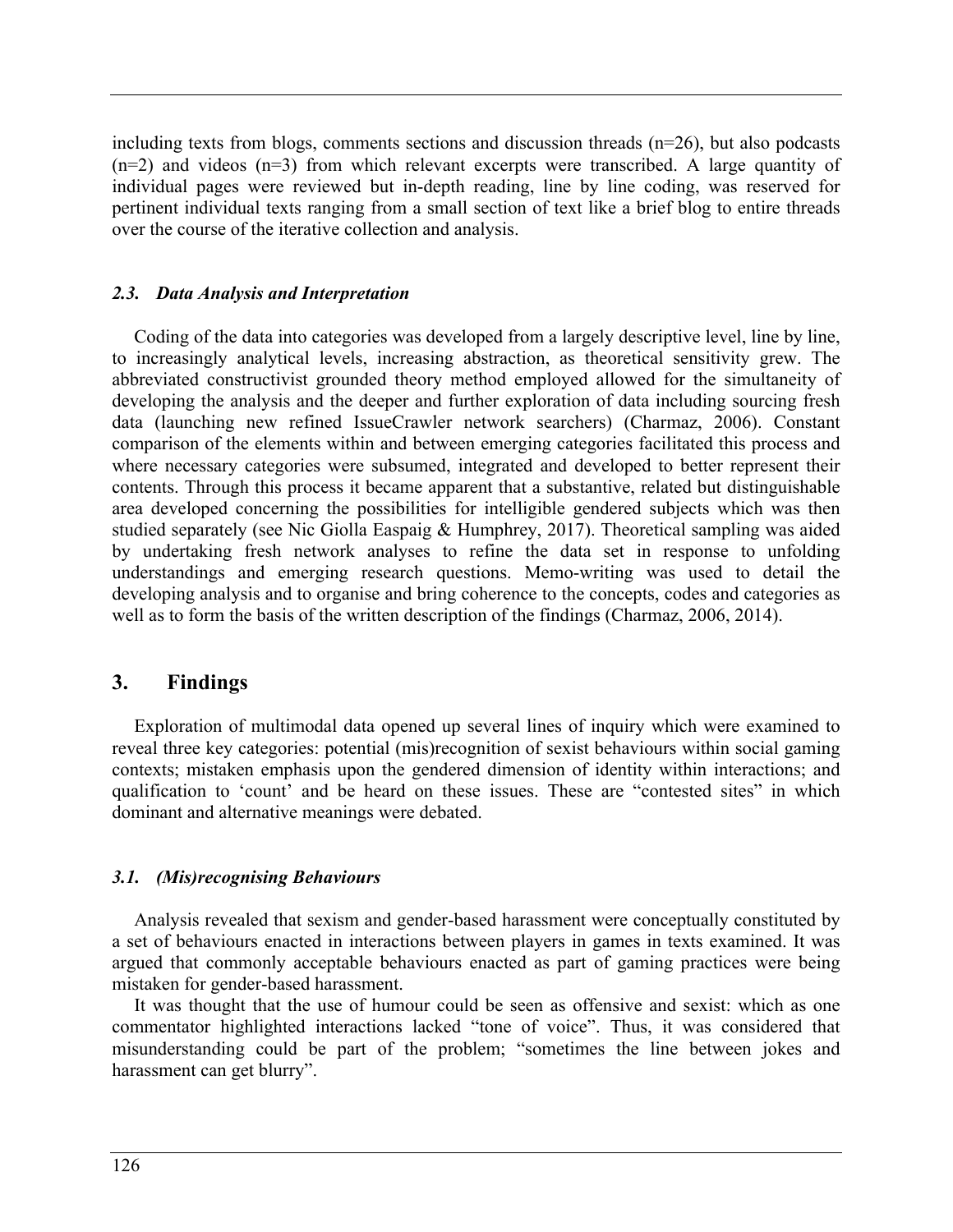Interactive practices such as 'trash-talking', insulting players and verbal aggression including 'flaming' were also regarded as acceptable and expected within specific gaming communities: "if you're going to subject yourself to such an environment, you should learn to bark back instead of crying on the internets". Advice for addressing this concerned muting/blocking other players or being told "toughen up - taking offense from people you choose to associate with is at least partly your problem".

In contrast, blaming harassment on a specific game or network was also described as "a copout" and contested this idea of reasonable expectations, for example:

I know exactly what I'm getting myself into when I game. I know there is a chance that I will be verbally flamed ... It's this attitude that I'm trying to change- that I'm asking for it, by being a woman who games.

These interactive behaviours are cultural practices deeply embedded within gaming contexts acknowledged as part of participation. The analysis invites us to consider the relationship between 'volunteering' to participate and what responsibility this entails. The idea of choice is implicated in where the burden of blame is "partly [the gamer's] problem". The 'woman who games' in this quotation attempts to challenge the notion that to openly game affirming a female identity is 'asking for' sexism and gender-based harassment. This implies that to be an active citizen in this environment comes with a responsibility to accept a pre-existing sexism or actively challenge it.

The grounded theory approach orients towards social processes, facilitating an exploration of what is achieved and how it is achieved in the text (Charmaz, 2006). Acknowledging that the sexism within online gaming communities exists within a wider sexism does not deny the presence of sexism and harassment that is specific to online gaming communities. Removing the demarcation of behaviour as "either/or" means a consideration of whether these behaviours are sexist and acceptable.

A helpful theoretical resource is Bourdieu's scholarship on the workings of symbolic violence, particularly the exercise of "domination [that] is misrecognized as such and thereby recognized as legitimate" (Thompson, 1984, p. 59). This makes relations of domination appear to be part of the natural system of events (Bourdieu, 1998, 2001). This thinking is useful to highlight problems that arise in classifying gender-based harassment and normative behaviour as mutually exclusive categorisations. While a full Bourdieun analysis is beyond the scope of the paper, this enables a consideration that some of the practices, while normative, are emdded in a culture of sexism and may contribute to gender-based harassment. Classifications of behaviours may obscure rather than illuminate sexism in gaming.

#### *3.2. Emphasising Gender*

This category examines the salience of gender within these communities. Analysis revealed some acceptance of gender as a salient aspect within harassing interactions. For instance, "there's a special kind of trash talk reserved for female players" in gaming. However, this dimension was widely contested with two dominant strategies.

First, contention arose where gender was considered the primary dimension of importance, including prioritising gender over other dimensions of identity. In discussing sexism, it was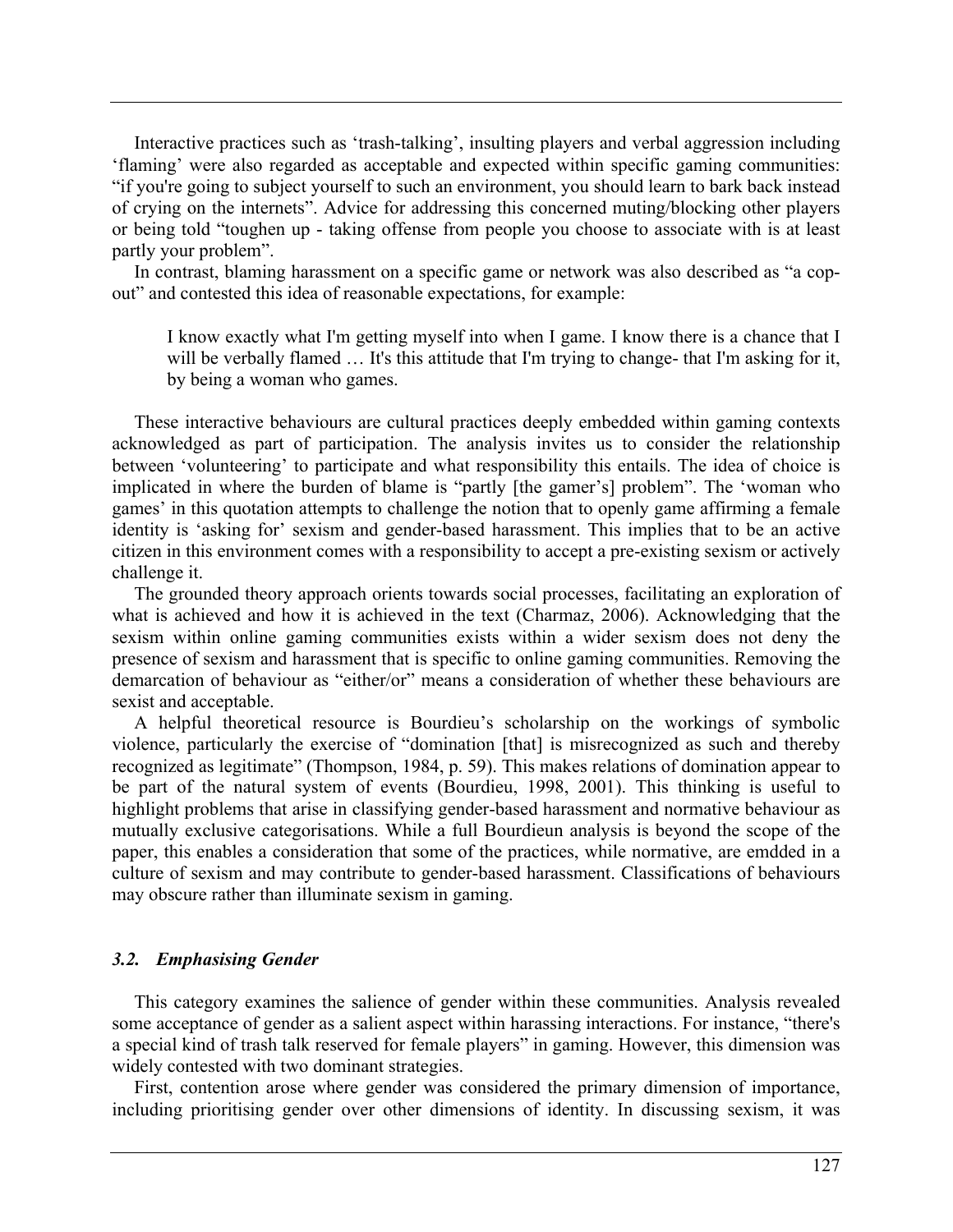commonly raised that harassment and abuse impacted everyone; "the real problem is the level of abuse against everyone online". There were further implications that the focus on women was not merited which was frequently quantified in discussions based on players' experiences: "A lot of guys get verbally abused as much or more than many women". In discussions, this was often used to counter the gendered dimension of harassment and it often minimised women's reported experiences. This targeted multiple dimensions of identity and characteristics such as age, race and sexuality separately; "it's not just something that happens to women. I've seen ageism and racism as well as the plethora of derogatory remarks regarding sexual orientation". Further the pervasion of heterosexism, ageism and racism are reconfigured in a way that rhetorically separates these dimensions and obscures the salience. Also observed were attempts to detangle issues that had become conflated in this discussion by arguing the aforementioned positions are not necessarily mutually exclusive:

the point she is trying to make is not that women are the only ones who get crap online, but I think it is more that she trying to show what women get when they are openly and honestly women in multiplayer

Secondly, where gender was focused upon in discussion, this was frequently reframed as 'special treatment' at odds with equality. For example, "treating someone right sounds like a specific, one could say special, way of treating someone". This idea conflicted with a sense of fairness and was framed very negatively:

You shouldn't treat them right. You should treat them just like you would treat anyone else. They don't deserve special treatment just because they're a different gender. And I suspect many of them wouldn't want to be treated differently just because they're female playing a game. And if they do, they can go piss off

This had negative connotations and was undesirable for players who thought this could apply to them; "I don't want special treatment because I'm female".

There are some assumptions in this discussion that contribute to issues becoming conflated, and attempts at clarifying this are evident, for example "i am not applying that treating women (or anyone for that sake) the right way means elevation them in any way but merely treating them with the kind courtesy a decent person would show to anybody".

The various aspects of the analysis presented are drawn together in the contention of the identification of gender as a salient factor in harassment. The argument is framed within a dichotomy - harassment can only apply to women or to other people, therefore is not sexism, or that attending to gender means elevating women and promotes inequality. Such dichotomies restrict possibilities for engagement including limiting consideration of how gender intersects with multiple identity dimensions in the enactment of harassment.

#### *3.3. Qualification to 'Count' and Be Heard*

Through analysis it became apparent that being 'real', authentic, or having full membership of the community warranted the authority to speak on issues of sexism and gender-based harassment in gaming. Those positioned outside of the community were considered to lack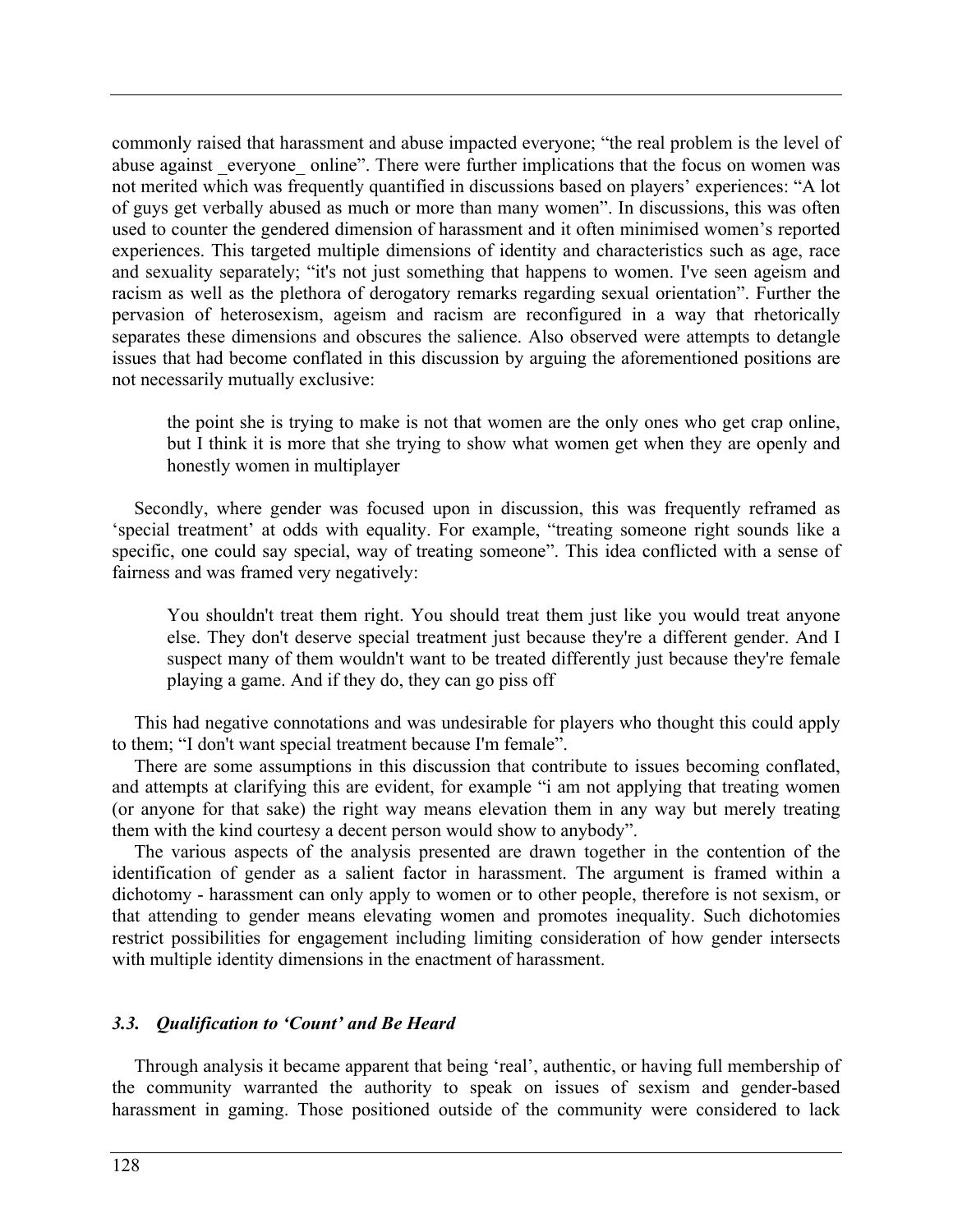sufficient understanding of gaming, with specific reference to media reporting as misinformed; "I really hate articles like this who portray female gamers as just victims".

An important process that became evident was the establishment of who the 'real' women in games were: those impacted that can speak of experiences with credibility in contrast to 'fake' female gamers. There was vigilance about this as one discussant suggested "Those ones are usually not gamers. They're trying to get attention, hence flaunting it. They think if they go to a male dominated place (online game for example) that they'll get lots of attention". It was notably absent that the specific basis that gives one the authority to classify female gamers as "real" or "fake", was not explicitly discussed and was seemingly assumed to be possessed by those on the discussion concerned with such distinctions.

There were a number of behaviours that identified 'fake' female gamers, including disqualification on the basis of the types of games played. One commented "you should not feel ashamed, hurt, or sad about playing indie games, mobile games, or whatever falls under this magical, non-existent category of fake games". This linked with notions of casualness, investment, commitment required, and perceived difficulty. For female gamers the visibility of gendered status and the perceived conveyance of sexuality appeared problematic, as one commentator put it "Seems that a lot of girl gamers prefer to 'advertise' that they're girls by calling themselves "FoxyBabe69" or whatever". Another stated "The only girl gamers I dislike are the ones that flaunt the fact that they are a girl. If you just act normal and play, then I don't care".

The concept of 'fake' and 'real' female gamers is widely known and often satirised. One purported "I confess it. I'm a fake gamer girl". The use of humour here akin to the "Fat, Ugly or Slutty" page provides an awareness of sexism and alternative engagement.

Generally, credibility was established for female-identified players through performance within games; "Girls actually use teamwork and strategy, compared to equipping nubby load outs and pulling stat-whore tactics" as well as having played for a long time "a girl who has been gaming actively… since the age of five".

The analysis yields insight into the relationship between understandings of sexism and harassment and female gamer identity in gaming community contexts. Notably participation is somewhat conditional because there are gender-specific addendums implicated in laying claim to being a 'real' gamer and being counted as a citizen.

# **4. Discussion**

The analysis revealed ways gender-based harassment has been framed and debated within gaming community contexts and the barriers for the recognition of women as 'legitimate' gamers that delimit full gaming citizenship. Specifically, contention converged on: potential (mis)recognition of behaviours within social gaming contexts; mistaken emphasis upon the gendered dimension of identity within interactions; and qualification to 'count' and be heard on these issues. Determination of understanding of these issues occupies strategic importance in whether sexism and gender-based harassment was accepted as a problem. The interpretation introduces pressing concerns in which gender was obscured; invisibility and silence encouraged; and women's participation conditional. Consistent with grounded theory, analytical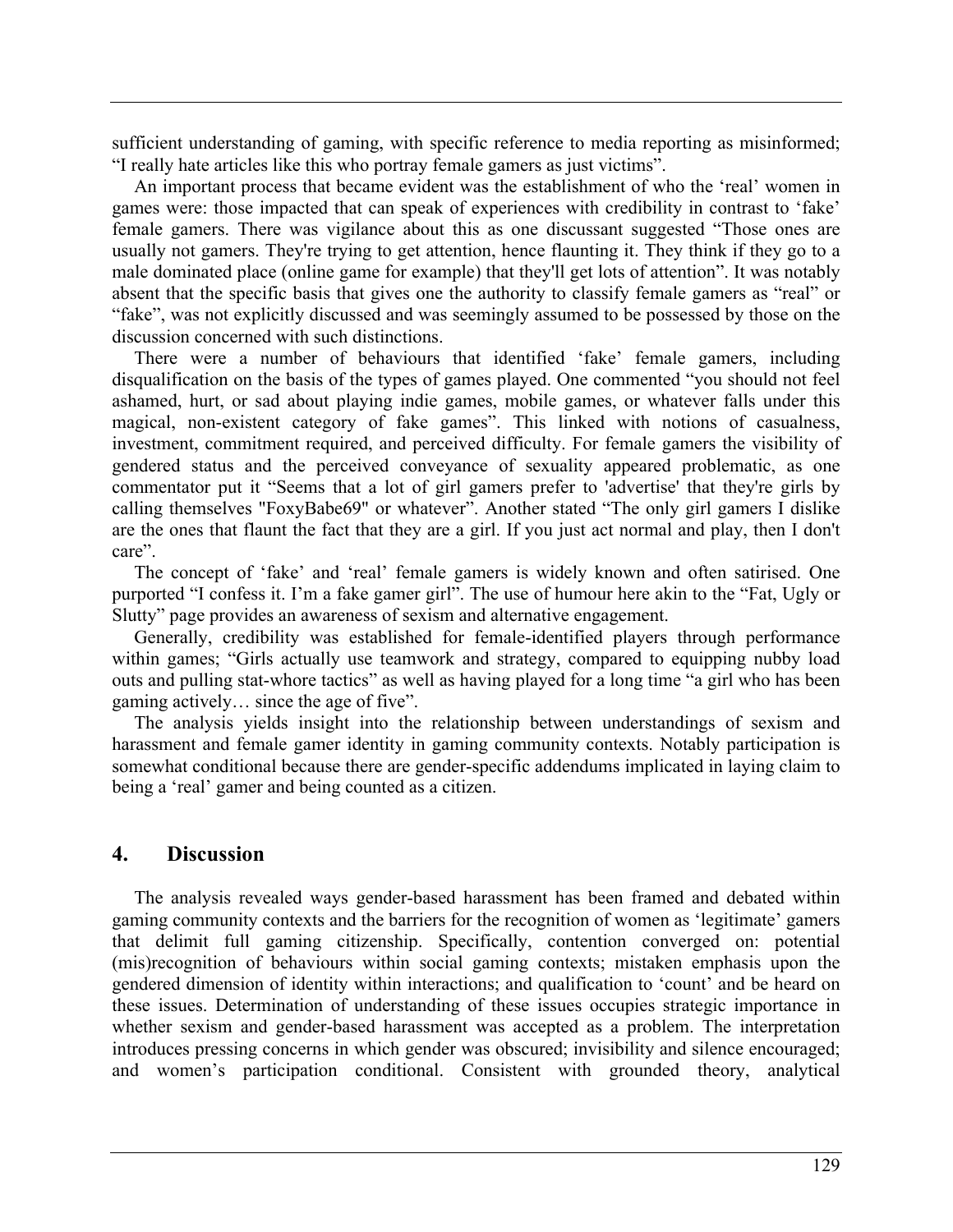interpretations are now considered in relation to pertinent theoretical and research scholarship (Charmaz, 2006).

The "gamer identity" is said to have roots in a form of 'geek masculinity', which emphasised technological mastery (Taylor, 2012), and was initially forged in contrast with traditional versions of masculinity; thus occupying an 'outsider' status. Growth in participation, particularly of 'non-traditional' gamers, expands the boundaries of these communities and necessitates a rethinking of this original gamer identity (Salter & Blodgett, 2012). As Shaw (2011) points out the stereotypical identity dimensions of the "gamer" as being young, white, heterosexual and male are largely outdated. Non-traditional gamers challenge the exclusivity of this gamer identity to facilitate causal gamers, indie gamers and gamers of any gender, shifting beyond the origins of a 'geek masculinity'. It is within these conditions that control of membership, and conditional citizenship has become increasingly important; especially in relation to female-identifying players (Salter & Blodgett, 2012). Further to existing research, this analysis illustrated specific conditions that were attached to women's recognition as 'real' gamers including restrictions concerning expressions of sexuality.

Salter and Blodgett (2012) contend that members of groups marginalised due to their identity status, have tended to highlight issues such as exclusion and harassment leading to reprisal within these communities. Data in the study showed gender to be one of multiple dimensions of identity derogated which does not, as was suggested by some discussants in the texts, minimise the salience of the gender. However, it highlights the multiple and intersectional forms of identity and groups targeted for harassment. Drawing upon poststructural theory marginalisation converges at intersections of various identity categories and "difference" may be constituted as to privilege some as opposed to others (Butler, 1990, 2004; Crenshaw, 1991). Rather than detract from the significance of gendered disempowerment, this conceptualisation alerts us to the importance of examining privilege and power in intersecting forms of identity: in this case sexualities, race and age which were not addressed in this paper.

These findings contributes to the emerging study of technology-facilitated sexual violence (Citron & Norton, 2011; Henry & Powell, 2018). While researchers caution against seeking equivalence between offline and online harms, the harmful consequences for those who experience online violence are no less real (Henry & Powell, 2015). Indeed the ways in which the specific online contexts (including the technological apparatus) constitute and enable harassment is in great need of study (Henry & Powell, 2018). Problematic gendered relations have been documented in gameplay, game design and content and the gaming industry; (Bertozzi, 2008; Taylor, 2003), and this analysis illustrates how such relations shape how sexism and harassment may be understood and negotiated in gaming communities. Jensen and de Castell (2013) found that problematic gender relations are inscribed at multiple levels in gaming, including macro-cultural levels and the re-inscription of these in micro-level interactions. In exploring gaming-specific practices the reproduction of problematic concepts is identified in 'loaded' language such as "flaunting" or "advertising" gender or sexuality. The denotation of particular cultural tissues could be seen where discussion became reframed as a dichotomy which limited consideration of alternatives, and within which women were often positioned problematically. For example, appropriate treatment of woman gamers was reframed in terms of seeking privileged and special treatment and subsequently obscured interrogation of existing conditions. Discursively concepts such as preferential treatment or special privileges have been employed as rhetorical strategies against groups who have traditionally experienced disempowerment and exclusion (e.g. see Pedersen, Dudgeon, Watt, & Griffiths's (2011) work on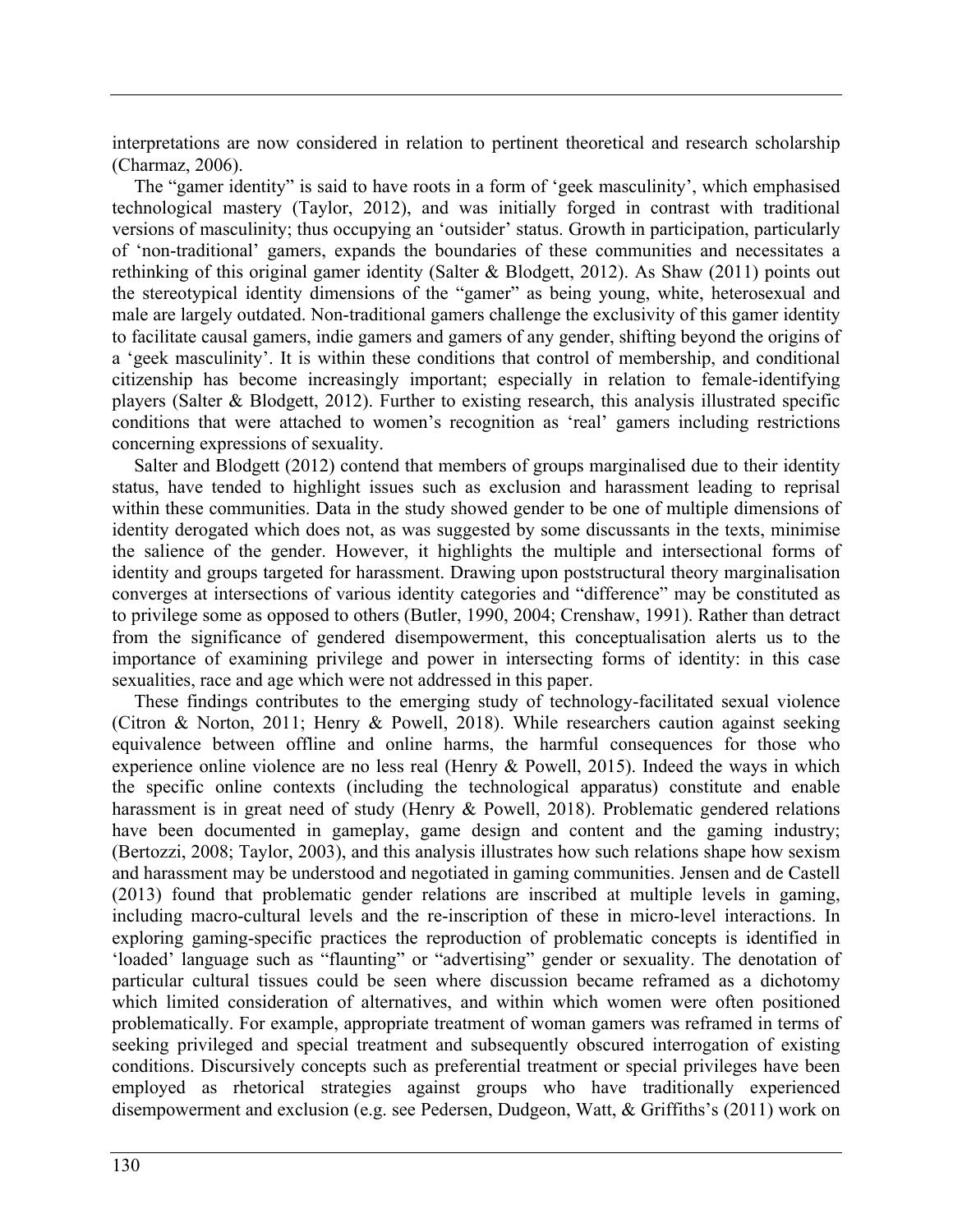the way in which the rhetoric of 'special treatment' is entrenched in the racism experienced by Indigenous Australians). Moreover, this problematic pattern also developed where the burden of responsibility was placed upon those subjected to harassment to avoid, minimise or manage this.

Engagement with social processes in grounded theory provides opportunity to consider the spaces and roles for women gamers made through these processes. Taylor, Jenson and de Castell (2009) state "the ways this emergent culture limits opportunities for female participation became increasingly apparent" (p.240). This is of concern because previous research highlights limitations in visible roles for women that were not obviously sexualised, supporting roles or whose expertise was assumed to be secondary to male players in commercial and recreational competitive gaming contexts (Beavis & Charles, 2007; Taylor et al., 2009). The analysis identified a myriad of problematic constructions of women gamers, including as vulnerable, requiring special consideration, seeking attention, flaunting gender, and unable to cope with normal trash-talking gaming practices. Women were valued for concealing or minimising gender and sexual expression, gameplay skills and commitment to gaming. Like other scholarship, this study fails to illustrate and engage with the construction of women's desire, agency and enjoyment as players and cultural contributors (Taylor, 2003). In the context of gaming as a key site of cultural proliferation and commercial growth, the rewriting of these limited positionalities is needed to reflect complex and emerging subjective possibilities for women gamers.

# **5. Conclusion**

The findings contribute to Jensen and de Castell's (2013) call to move beyond description of these issues to "interrogate the way things are" (p. 80). Across the three categories of contention, debate concerns an ongoing battle for what constitutes normality within gaming community practice and its gatekeepers, with each of these forming crucial points of reference for how gender-based harassment is understood and engaged with. A united commitment from gaming stakeholders to address these issues could effect change. However, the diverse contexts of gaming communities may limit success. That said, within the conditions of an increasingly decentralised gaming 'power base' with prolific growth of networked autonomous communities based on diverse membership credentials as well as economic incentives for this industry; there is transformative opportunity for safe and inclusive spaces.

The following recommendations are made; firstly, the conflation of issues seen in the analysis highlights the need to develop richer understandings of gendered patterns of harassment and to consider how these intersect with dimensions of identity such as age, race and sexualities. Secondly, the processes through which women are considered 'real' gamers in the context of these issues merits a full and in-depth examination specifically concerning constraints and possibilities for participation. Analysis highlighted this as a mechanism through which female gamers are delegitimised or excluded entirely. Further consideration may help to reveal the ways in which this operates and to potentially contest this. Finally, change initiatives benefit from examining the diverse means of engaging with these issues that communities currently use with particular attention to the way in which communities negotiate norms and self-govern in digital spaces.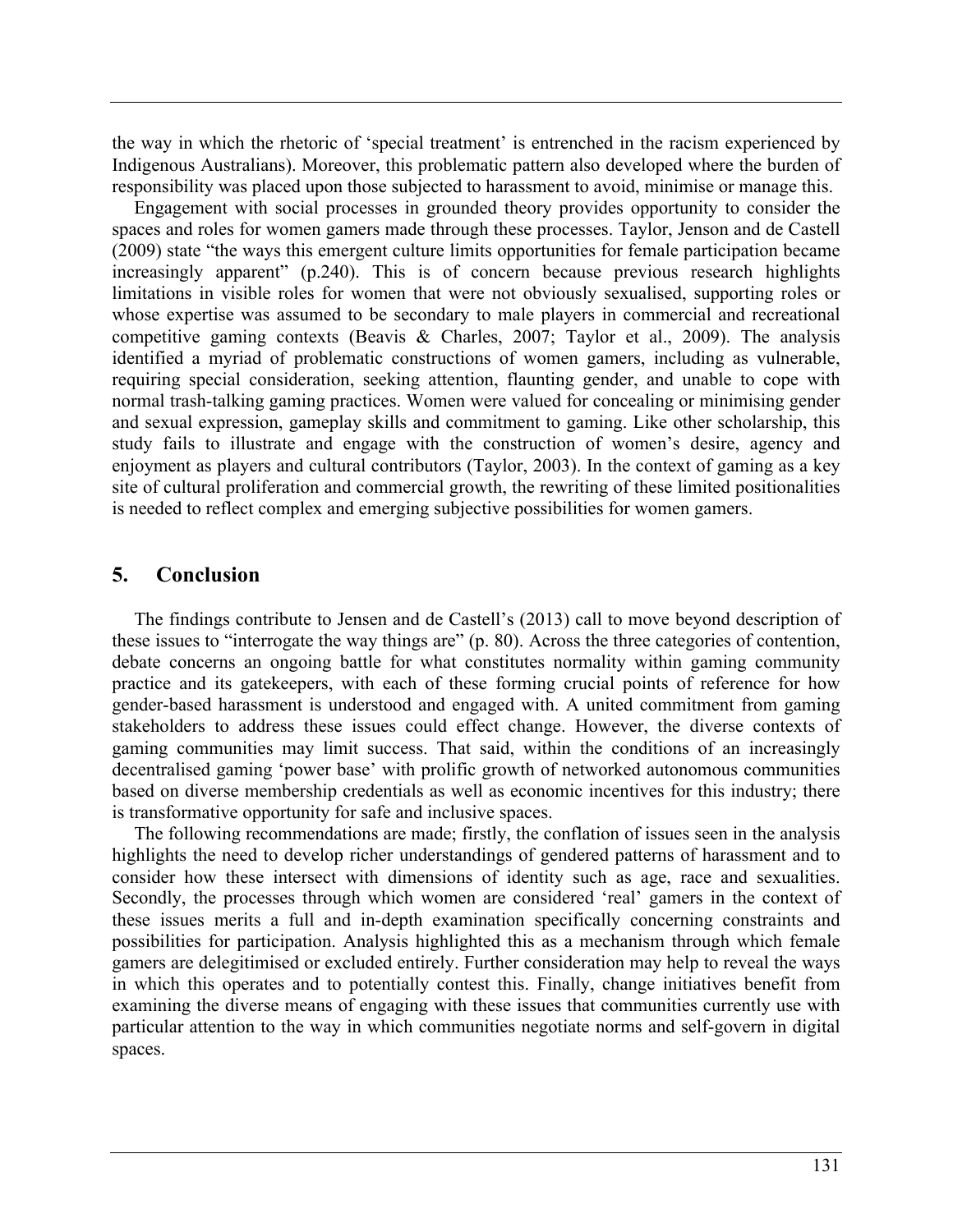## **Acknowledgements**

I am grateful for the advice of Rhi Humphrey in the development of the work.

# **References**

- Angelique, H., & Culley, M. R. (2003). Feminism found: An examination of gender consciousness in community psychology. *Journal of Community Psychology, 31,* 189-210. DOI: 10.1002/jcop.10050
- Angelique, H., & Mulvey, M. (2012). Feminist community psychology: the dynamic co-creation of identities in multilayered contexts. *Journal of Community Psychology, 40,* 1-10. DOI: 10.1002/jcop.20515
- Beavis, C., & Charles, C. (2007). Would the 'real' girl gamer please stand up? Gender, LAN cafés and the reformulation of the 'girl' gamer. *Gender and Education*, 19, 691-705. DOI:10.1080/09540250701650615
- Bertozzi, E. (2008). 'You play like a girl': Cross-gender competition and the uneven playing field. *Convergence*, 14, 473-487. DOI:10.1177/1354856508094667
- Bond, M. A., & Mulvey, A. (2000). A history of women and feminist perspectives in community psychology. *American Journal of Community Psychology, 28*, 599-630. DOI:10.1023/A:1005141619462
- Brehm, A. (2013). Navigating the feminine in massively multiplayer online games: Gender in world of warcraft. *Frontiers in Psychology, 4,* 1-15. DOI:10.3389/fpsyg.2013.00903
- Butler, J. (1990). *Gender Trouble: Feminism and the Subversion of Identity.* New York, NY: Routledge.
- Butler, J. (2004). *Undoing Gender.* New York, NY: Routledge.
- Bourdieu, P. (1998). On male domination. *Le Monde Diplomatique.* Retrieved from: http://mondediplo.com/1998/10/10bourdieu
- Bourdieu, P. (2001). *Masculine domination* (R. Nice, Trans.). Cambridge, UK: Polity Press.
- Brehm, A. (2013). Navigating the feminine in massively multiplayer online games: Gender in World of Warcraft. *Frontiers in Psychology, 4,* 1-15.

British Psychological Society. (2017). *Ethics Guidelines for Internet-Mediated Research (2017).* The British Psychological Society, Leicester. Retrieved from https://www.bps.org.uk/sites/beta.bps.org.uk/files/Policy%20- %20Files/Ethics%20Guidelines%20for%20Internet-

- Charmaz, K. (2006). *Constructing grounded theory: A practical guide through qualitative analysis.* Thousand Oaks, CA: Sage.
- Charmaz, K. (2014). *Constructing grounded theory* (2nd ed.). London, UK: Sage.
- Citron, D. K., & Norton, H. L. (2011). Intermediaries and hate speech: Fostering digital citizenship for our information age. *Boston University Law Review, 91,* 1435-84.
- Cole, H., & Griffths, M. D. (2007). Social interactions in massively multiplayer online roleplaying gamers. CyberPsychology and Behavior, 10, 575-583. DOI:10.1089/cpb.2007.9988
- Crenshaw, K. (1991). Mapping the margins. *Stanford Law Review 43*(6), 1241-1299.
- Entertainment Software Association (2016). 2016 Annual Report. Washington, DC: Entertainment Software Association. Retrieved from: http://www.theesa.com/wpcontent/uploads/2017/09/ESA-AnnualReport-Digital-91917.pdf

mediated%20Research%20%282017%29.pdf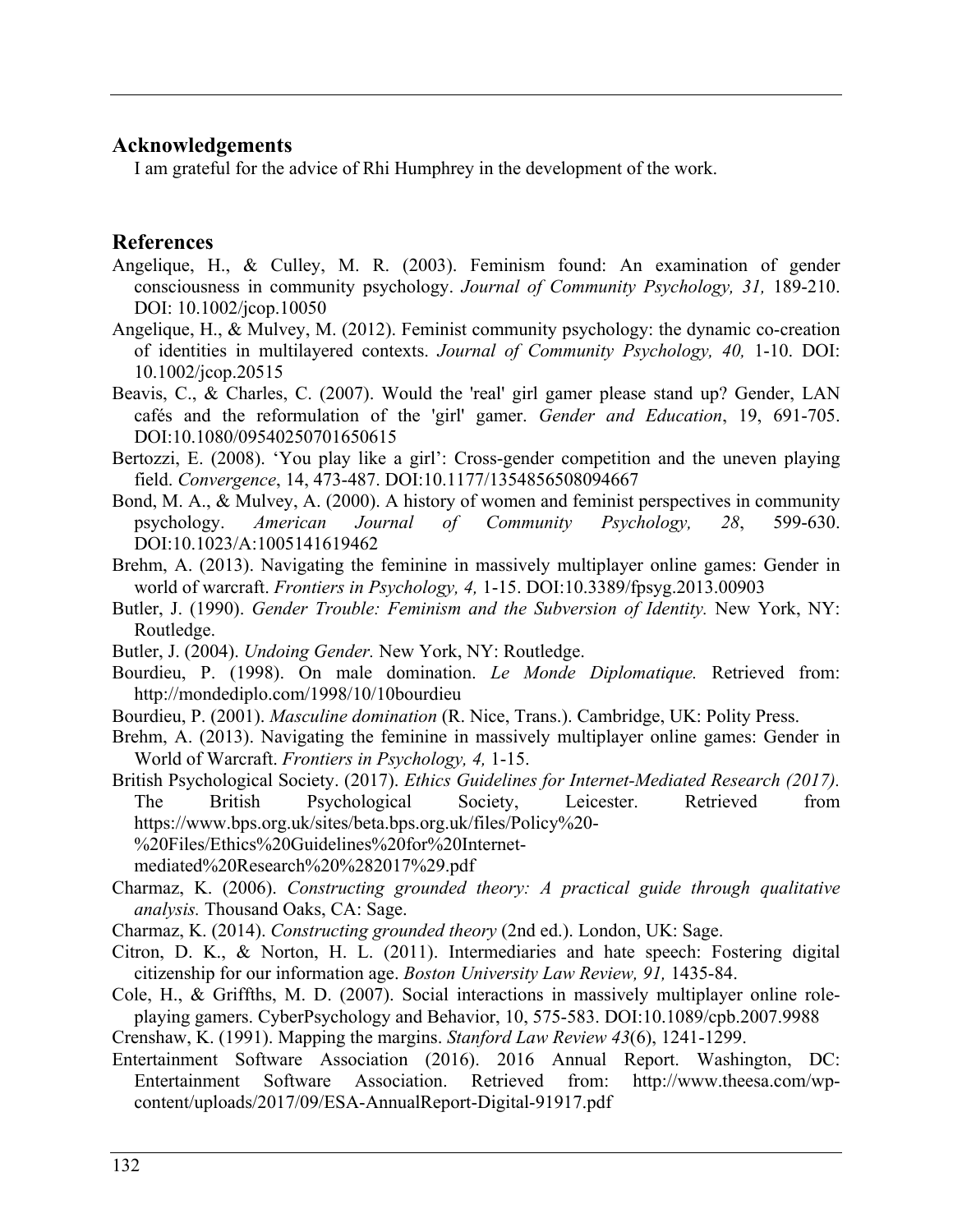- Entertainment Software Association (2017). Essential facts about the computer and videogame industry. Washington, DC: Entertainment Software Association. Retrieved from http://www.theesa.com/about-esa/essential-facts-computer-video-game-industry/
- Evans, S. B., & Janish, E. (2015). #INeedDiverseGames: How the queer backlash to GamerGate enables nonbinary coalition. *QED: A Journal in LGBTQ Worldmaking, 2*(2), 124-150.
- Extra Credits (2009). Video games for the female audience [video clip]. Retrieved from: http://www.youtube.com/watch?v=R8ZVZRsy8N8
- Eysenbach, G., & Till, J. E. (2001). Ethical issues in qualitative research on internet communities. *British Medical Journal, 323,* 1103. DOI: https://doi.org/10.1136/bmj.323.7321.1103
- Fat, Ugly or Slutty (n.d.). You play video game? So you are… fat, ugly, or slutty. Retrieved from: http://fatuglyorslutty.com/about/
- Fox, J., & Tang, W. Y. (2014). Sexism in online video games: The role of conformity to masculine norms and social dominance orientation. *Computers in Human Behavior, 33,* 314- 320. DOI:10.1016/j.chb.2013.07.014
- Fox, J., & Tang, W. Y. (2017). Women's experiences with general and sexual harassment in online video games: Rumination, organizational responsiveness, withdrawal, and coping strategies. *New Media & Society*, 19, 1290 – 1307. DOI: 10.1177/1461444816635778
- Glaser, B. G., & Strauss, A. L. (1967). *The discovery of grounded theory: strategies for qualitative research*. Chicago, IL: Aldine.
- Hamilton, M. (2012, November). #1reasonwhy: The hashtag that exposed games industry sexism. *The Guardian*. Retrieved from: http://www.theguardian.com/technology/gamesblog/2012/nov/28/games-industry-sexismontwitter
- Henry, N., & Powell, A. (2014). The Dark side of the virtual world: Towards a digital sexual ethics. In N. Henry & A. Powell (Eds.) *Preventing sexual violence: Interdisciplinary approaches to overcoming a rape culture* (pp. 84-104). Basingstoke, UK: Palgrave MacMillian.
- Henry, N., & Powell, A. (2015). Embodied harms: Gender, shame, and technology-facilitated sexual violence. *Violence Against Women, 21*, 758 – 779. DOI:10.1177/1077801215576581
- Henry, N., & Powell, A. (2018). Technology-facilitated sexual violence: A Literature review of empirical research. *Trauma, Abuse & Violence*, 19, 195-208. DOI: 10.1177/1524838016650189
- Jane, E. A. (2014). "Your a ugly, whorish, slut": Understanding E-bile. *Feminist Media Studies, 14,* 531 – 546. DOI:10.1080/14680777.2012.741073
- Jane, E. A. (2015). Flaming? What flaming? The pitfalls and potentials of researching online hostility. *Ethics and Information Technology, 17,* 65-87. DOI:10.1007/s10676-015-9362-0
- Jane, E. A. (2016). Online misogyny and feminist digilantism. *Continuum*, 30, 284-297. DOI: 10.1080/10304312.2016.1166560
- Jensen, J., & de Castell, S. (2013). Tipping points: Marginality, misogyny and videogames. *Journal of Curriculum Theorizing, 29,* 72-85. Retrieved from: http://journal.jctonline.org/index.php/jct/article/view/474
- Juul, J. (2010). *A Casual revolution: Reinventing video games and their players*. Cambridge, MA: The MIT Press
- Kafai, Y. B., Heeter, C., Denner, J., & Sun, J. Y. (2006). *Beyond Barbie and Mortal Kombat: New perspectives on gender and gaming.* Cambridge, MA: MIT Press.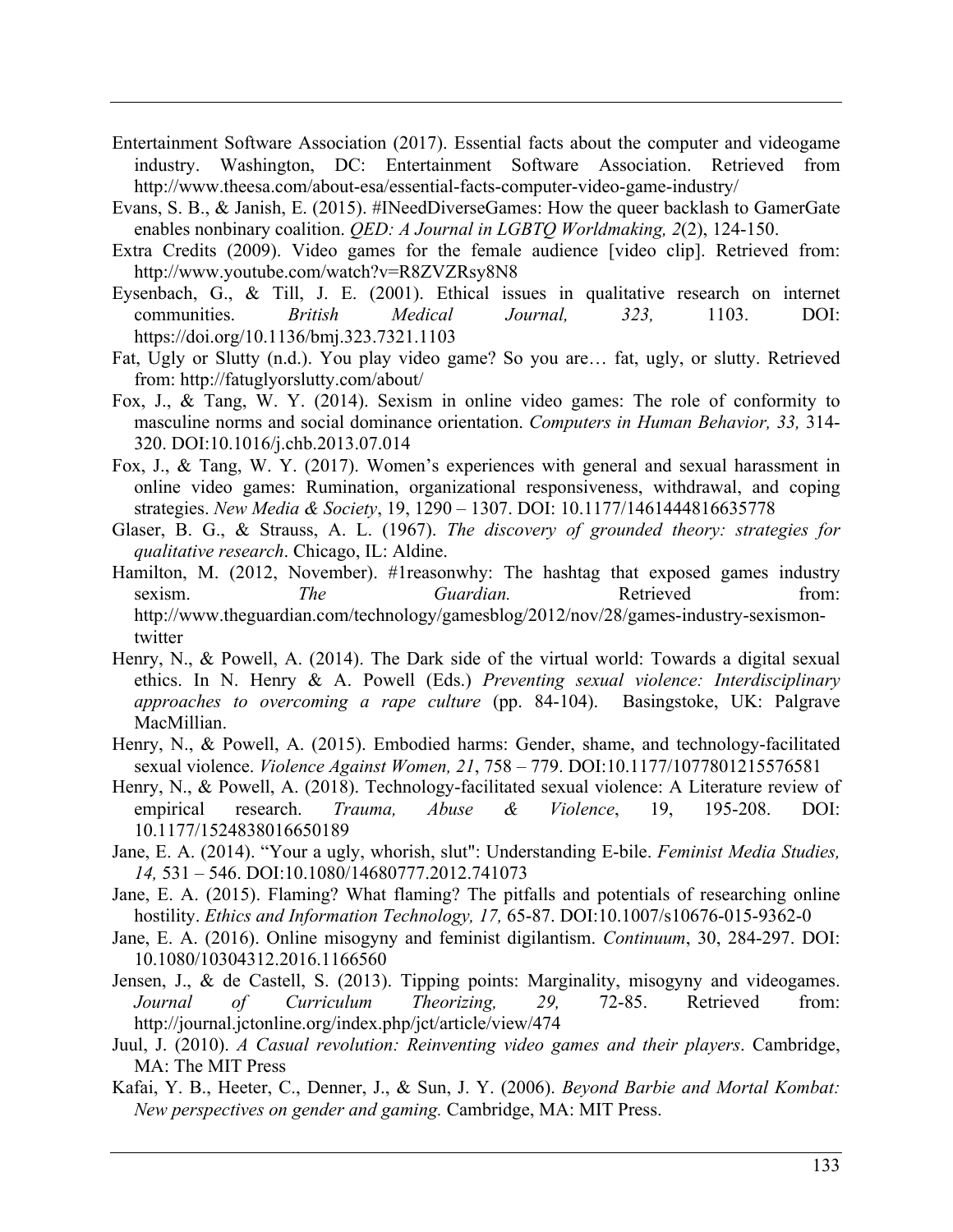- Kean, S., Salisbury, L., Rattray, J., Walsh, T. S., Huby, G., & Ramsay, P. (2017). 'Intensive care unit survivorship' - a constructivist grounded theory of surviving critical illness. *Journal of Clinical Nursing, 26,* 3111-3124. DOI: 10.1111/jocn.13659
- Kloos, B., Hill, J., Thomas, E., Wandersman, A., Elias, M. J., & Dalton, H. (2011). *Community psychology: Linking individuals and communities.* Belmont, CA: Cengage Learning.
- Kuznekoff, J. H., & Rose, L. M. (2012). Communication in multiplayer gaming: Examining player responses to gender cues. *New Media & Society, 15,* 541-556. DOI:10.1177/1461444812458271.
- Lewis, A., & Griffiths, M. D. (2011). Confronting gender representation: A qualitative study of the experiences and motivations of female casual-gamers. *Aloma: Revista de psicologia, ciències de l'educació i de l'esport, 28*, 242–272. Retrieved from: http://revistaaloma.net/index.php/aloma/article/view/37 7
- Markham, A., & Buchanan, E. (2012). *Ethical decision-making and internet research: recommendations from the AoIR Ethics Working Committee (version 2.0)*. Association of Internet Researchers. Retrieved from: http://aoir.org/reports/ethics2.pdf
- Maass, A., Cadinu, M., & Galdi, S. (2014). Sexual harassment: Motivations and consequences. In M. Ryan & N. Branscombe *The SAGE handbook of gender and psychology* (pp. 341-358). London: Sage.
- Mulvey, A. (1988). Community psychology and feminism: Tensions and commonalities. *Journal of Community Psychology, 16,* 70-83. DOI:10.1002/1520-6629(198801)16:1<70::AID-JCOP2290160109>3.0.CO;2-3
- Nic Giolla Easpaig, B. & Humphrey, R. (2017). 'Pitching a virtual woo': Analysing discussion of sexism in online gaming. *Feminism & Psychology, 27,* 553-561. DOI:10.1177/0959353516667400
- N.I.K.A (n.d). *Not in the kitchen anymore*. Retrieved from: http://www.notinthekitchenanymore.com/
- O' Leary, A. (2012, August). *In virtual play, sex harassment is all too real*. The New York Times. Retrieved from: http://www.nytimes.com/2012/08/02/us/sexual-harassment-in-onlinegaming-stirs-anger.html? $r=0$
- Pater, J., Moon, K., Mynatt, E., & Fiesler, C. (2016). Characterizations of online harassment: comparing policies across social media platforms. Proceedings of the 19th International Conference on Supporting Group Work. November 13-16, 2016, Sanibel Island, FL, USA
- Pedersen, A., Dudgeon, P., Watt, S., & Griffiths, B. (2011). Attitudes toward indigenous Australians: The issue of "special treatment". *Australian Psychologist, 41,* 85-94. DOI:10.1080/00050060600585502
- Royse, P., Lee, J., Undrahbuyan, B., Hopson, M., & Consalvo, M. (2007). Women and games: Technologies of the gendered self. *New Media & Society 9,* 555-576. DOI:10.1177/1461444807080322
- Salter, A., & Blodgett, B. (2012). Hypermasculinity & dickwolves: The contentious role of women in the new gaming public. *Journal of Broadcasting & Electronic Media, 56,* 401-416. DOI:10.1080/08838151.2012.705199
- Sarkeesian, A. (2013). Ms. Male Character- Tropes vs. Women [video clip]. Retrieved from: http://www.feministfrequency.com/2013/11/ms-male-character-tropes-vs-women/
- Shaw, A. (2011). Do you identify as a gamer? Gender, race, sexuality, and gamer identity. *New Media & Society, 14,* 28-44. DOI:10.1177/1461444811410394